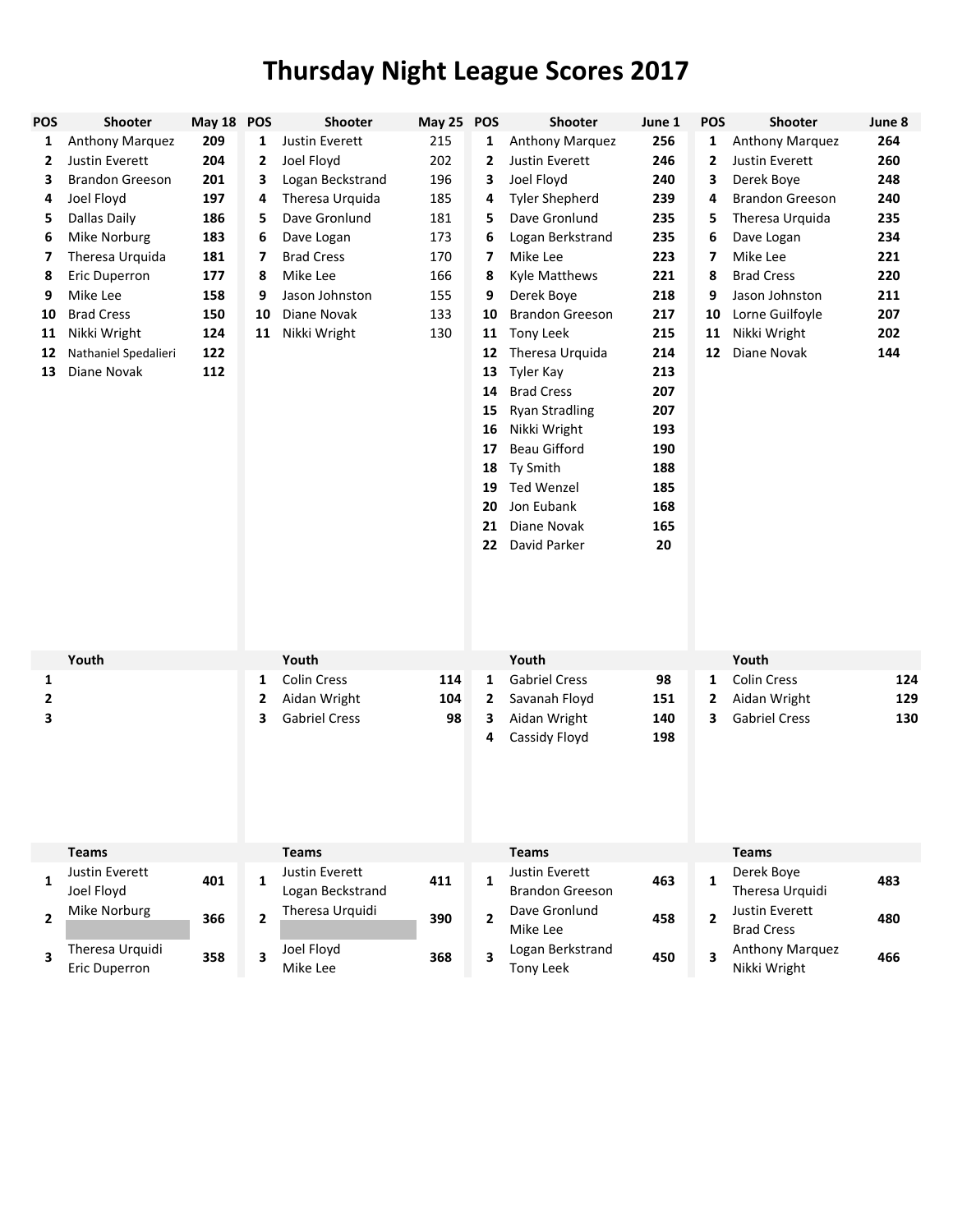## **Thursday Night League Scores 2017**

| POS            | <b>Shooter</b>                           | June 15 POS |                | Shooter                                     | June 22 POS |                | Shooter                                | July 6 |                | POS Shooter                          | July 13 |
|----------------|------------------------------------------|-------------|----------------|---------------------------------------------|-------------|----------------|----------------------------------------|--------|----------------|--------------------------------------|---------|
| 1              | Anthony Marquez                          | 224         | 1              | Justin Everett                              | 264         | 1              | Anthony Marquez                        | 220    | 1              | <b>Dallas Daily</b>                  | 208     |
| 2              | Joel Floyd                               | 216         | 2              | Anthony Marquez                             | 260         | $\mathbf{z}$   | <b>Otis Barnett</b>                    | 212    | $\overline{2}$ | Otis Barnett                         | 206     |
| 3              | Derek Boye                               | 210         | 3              | Eric Duperron                               | 254         | 3              | <b>Justin Everett</b>                  | 212    | 3              | <b>Brandon Greeson</b>               | 192     |
| 4              | <b>Otis Barnett</b>                      | 210         | 4              | <b>Brandon Greeson</b>                      | 241         | 4              | David Parker                           | 210    | 4              | <b>Brad Cress</b>                    | 188     |
| 5              | David Gronlund                           | 206         | 5              | Joel Floyd                                  | 240         | 5              | Dallas Daily                           | 202    | 5              | Shad Archibald                       | 184     |
| 6              | Dallas Daily                             | 203         | 6              | Theresa Urquidi                             | 237         | 6              | <b>Brandon Greeson</b>                 | 199    | 6              | Patrick Gould                        | 183     |
| 7              | <b>Brandon Greeson</b>                   | 192         | 7              | Otis Barnett                                | 226         | 7              | Joel Floyd                             | 198    | 7              | Mike Lee                             | 182     |
| 8              | Lorne Guilfoyle                          | 188         | 8              | Dallas Daily                                | 224         | 8              | Derek Boye                             | 195    | 8              | Eric Johnston                        | 173     |
| 9              | Cody Gifford                             | 177         | 9              | <b>Brad Cress</b>                           | 224         | 9              | <b>Brad Cress</b>                      | 181    | 9              | Kyle Yoder                           | 172     |
| 10             | <b>Brad Cress</b>                        | 169         | 10             | Lorne Guilfoyle                             | 220         | 10             | Mike Lee                               | 176    | 10             | Jason Johnston                       | 171     |
| 11             | Mike Lee                                 | 167         | 11             | Mike Lee                                    | 218         | 11             | Lorne Guilfoyle                        | 173    | 11             | Nikki Wright                         | 157     |
| 12             | Ryan Casterton                           | 167         | 12             | Nikki Wright                                | 193         | 12             | David Logan                            | 163    | 12             | Diane Novak                          | 153     |
| 13             | Nikki Wright                             | 155         | 13             | Diane Novak                                 | 182         | 13             | <b>Patrick Gould</b>                   | 160    |                |                                      |         |
| 14             | Connor Glennen                           | 136         |                |                                             |             | 14             | Nikki Wright                           | 147    |                |                                      |         |
| 15             | Diane Novak                              | 126         |                |                                             |             | 15             | Diane Novak                            | 133    |                |                                      |         |
|                | Youth                                    |             |                | Youth                                       |             |                | Youth                                  |        |                | Youth                                |         |
| 1              | Ezra Guilfoyle                           | 173         | 1              | Ezra Guilfoyle                              | 161         | $\mathbf{1}$   | Aidan Wright                           | 117    | $\mathbf{1}$   | <b>Trevor Greeson</b>                | 167     |
| 2              | Carter Greeson                           | 168         | 2              | <b>Gabriel Cress</b>                        | 150         | $\mathbf{2}$   | <b>Colin Cress</b>                     | 153    | 2              | Carter Greeson                       | 147     |
| 3              | <b>Colin Cress</b>                       | 137         | 3              | <b>Colin Cress</b>                          | 103         | 3              | Ezra Guilfoyle                         | 161    |                |                                      |         |
| 4              | Aidan Wright                             | 127         | 4              | Aidan Wright                                | 135         | 4              | Carter Greeson                         | 186    |                |                                      |         |
|                | <b>Teams</b>                             |             |                | <b>Teams</b>                                |             |                | <b>Teams</b>                           |        |                | <b>Teams</b>                         |         |
| $\mathbf{1}$   | <b>Otis Barnett</b><br>David Gronlund    | 416         | $\mathbf{1}$   | Justin Everett<br>Eric Duperron             | 518         | $\mathbf{1}$   | <b>Otis Barnett</b><br>Dallas Daily    | 414    | $\mathbf{1}$   | Dallas Daily<br><b>Brad Cress</b>    | 396     |
| $\overline{2}$ | Joel Floyd<br>Cody Gifford               | 393         | $\overline{2}$ | <b>Anthony Marquez</b><br><b>Brad Cress</b> | 484         | $\overline{2}$ | David Parker<br><b>Brandon Greeson</b> | 409    | $\overline{2}$ | Otis Barnett<br>Jason Johnston       | 377     |
| 3              | Anthony Marquez<br><b>Ryan Casterton</b> | 391         | 3              | Theresa Urquidi<br>Dallas Daily             | 461         | 3              | Anthony Marquez<br>Mike Lee            | 396    | 3              | <b>Brandon Greeson</b><br>Kyle Yoder | 364     |